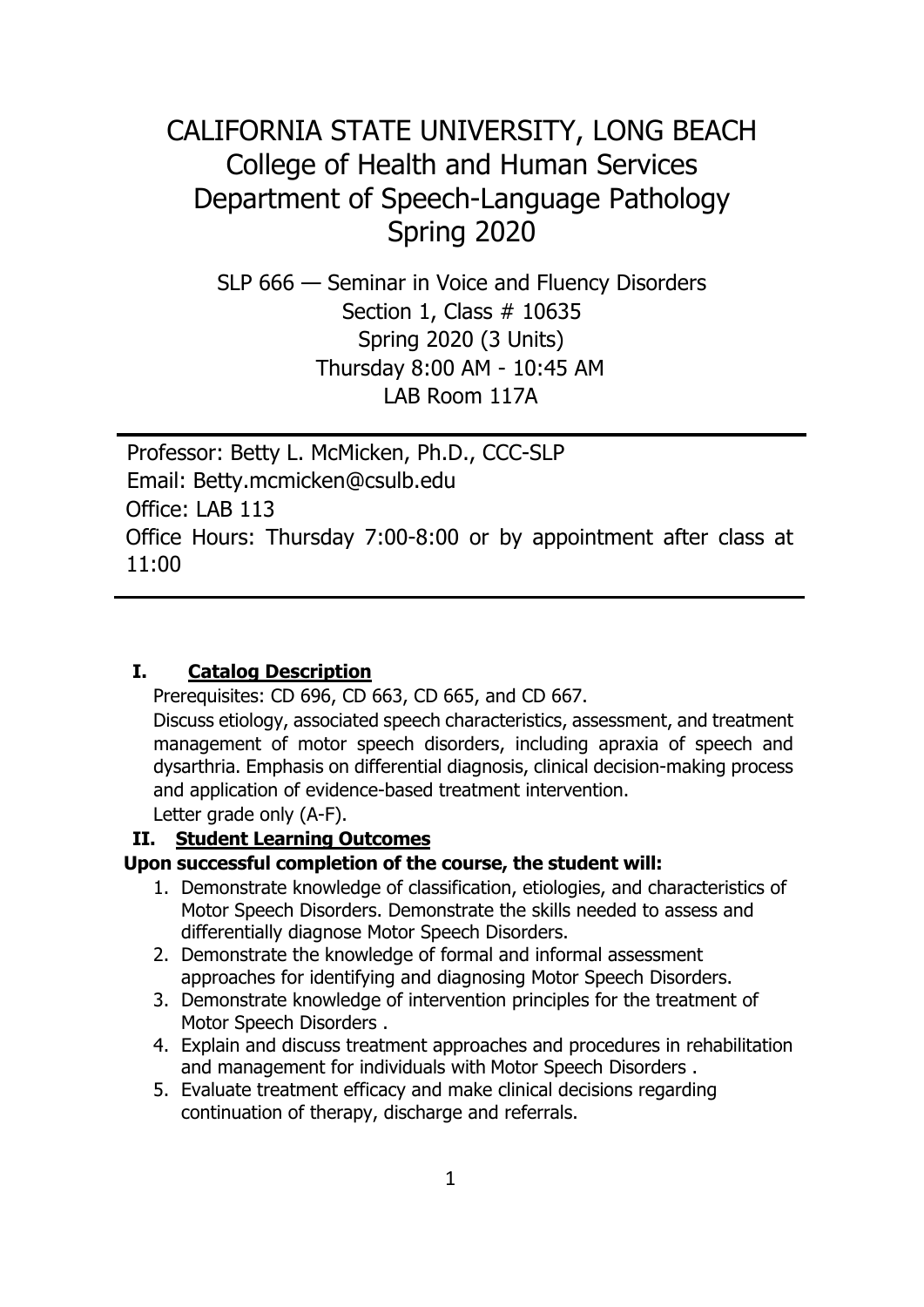6. Integrate professional and ethical considerations and issues in service delivery of Motor Speech Disorders.

## **III. Speech-Language Pathology Competency and Standards**

American Speech-Language-Hearing Association (ASHA) Council for Clinical Certification in Audiology and Speech-Language Pathology (CFCC) Standards This course covers ASHA CFCC standards. A description of these standards is located at https://www.asha.org/certification/2014-speech-language-pathologycertification- standards/

California Commission of Teacher Credentialing (CCTC) Standards This course addresses the CCTC Standards. A description of these standards is located at: http://www.sjsu.edu/gup/docs/assess\_report/CCTC-ASHACrosswalk.pdf

ASHA/Council on Academic Accreditation (CAA) Student Learning Outcome Assessment Matrix

This course addresses the following ASHA/CAA competencies, measured using the assessments indicated below. A description of these standards is located at: https://caa.asha.org/wp- content/uploads/Accreditation-Standards-

Documentation-Guidance.pdf

Satisfactory completion of this course is intended to assist students in meeting the following knowledge and skills section of the American Speech-Language-Hearing Association (ASHA) Standards for the Certificate of Clinical Competence in Speech-Language Pathology, effective September 1, 2014. The following aspect of the standards listed below is met in this course:

#### **Standard IV-B (SLO: 1, 2)**

Demonstrate knowledge of basic human communication, including the appropriate biological, neurological, psychological, developmental, and linguistic and cultural bases**.** 

#### **Standard IV-C (SLO: 2)**

Demonstrate knowledge of motor speech disorders and differences, including the appropriate etiologies, characteristics, anatomical/physiological, acoustic, psychological, developmental, and linguistic and cultural correlates in respiration, phonation, articulation, resonance, and prosody.

#### **Standard IV-D (SLO: 3-6)**

Demonstrate current knowledge of the principles and methods of prevention, assessment, and intervention for people with motor speech disorders, including consideration of anatomical/physiological, psychological, developmental, and linguistic and cultural correlates.

#### **Standard IV-F (SLO: 6)**

Demonstrate knowledge of processes used in research and integration of research principles into evidence-based clinical practice.

#### **Standard V-A (SLO: 3-6)**

Demonstrate skills in oral and written or other forms of communication sufficient for entry into professional practice.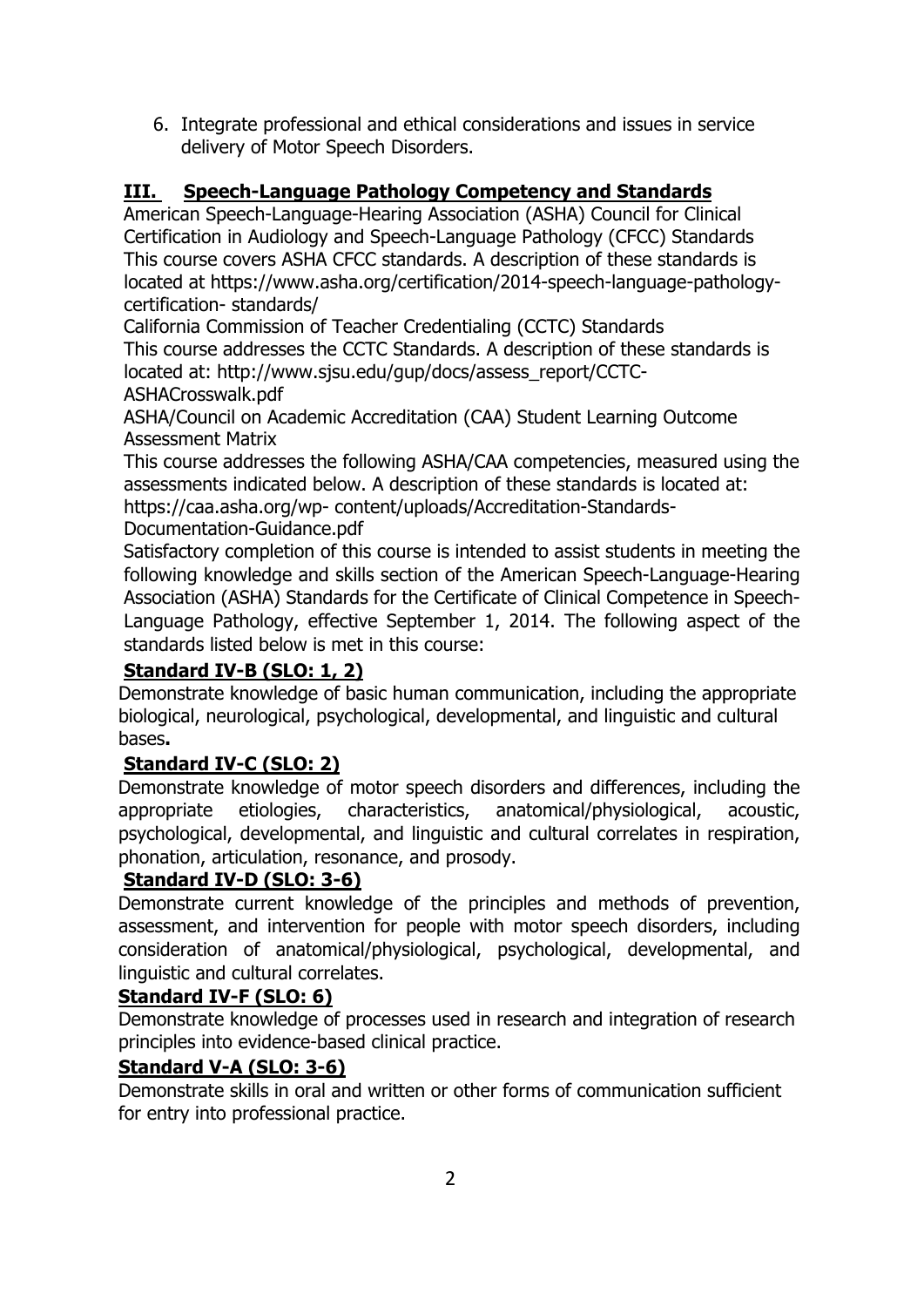| <b>SLO</b>            | <b>ASHAC</b><br>AA      | <b>ASHACFCC</b><br><b>Standards</b> | <b>CCTC</b><br><b>Standards</b> | <b>Learning Activities</b>                              | <b>Evaluation</b><br><b>Method</b>                  |
|-----------------------|-------------------------|-------------------------------------|---------------------------------|---------------------------------------------------------|-----------------------------------------------------|
| SLO <sub>1</sub>      | <b>Compe</b><br>tencies | Standard IV-<br>B                   | <b>SLP Standard</b><br>1        | Lectures with videos<br>and audios, class               | Quiz, Exam                                          |
|                       | 3.1.2B                  |                                     |                                 | discussion                                              |                                                     |
| SLO <sub>2</sub>      | 3.1.2B                  | Standard IV-<br>B                   | SLP Standard<br>1               | Lectures with videos<br>and audios, class<br>discussion | Quiz, Exam                                          |
| $SLO$ 3               | 3.1.2B                  | Standard IV-<br>B                   | SLP Standard<br>1               | Lectures with videos<br>and audios, class<br>discussion | Quiz, Exam                                          |
| <b>SLO</b><br>$4-6$   | 3.1.3B                  | Standard IV-<br>C                   | <b>SLP Standard</b><br>3        | Lectures with videos<br>and audios, class<br>discussion | Quiz, Exam                                          |
| <b>SLO</b><br>$4 - 6$ | 3.1.3B                  | <b>Standard</b><br>IV-C             | <b>SLP Standard</b><br>3        | Lectures with videos<br>and audios, class<br>discussion | Quiz, Exam                                          |
| <b>SLO</b><br>$4 - 6$ | 3.1.3B<br>3.1.18        | <b>Standard</b><br>IV-C             | <b>SLP Standard</b><br>3        | Lectures with videos<br>and audios, class<br>discussion | Quiz, Exam<br>Presentation<br>grading<br>guidelines |

## **IV. Course Modality**

Traditional Class with face-to-face contact such as lecture, discussion, demonstration, DVDs, and direct exchange of materials as the primary method of communication.

## **V. Methods of Instruction**

Methods of presentation include lecture, group exercises involving PP presentation of articles, weekly discussion of material covered, and teaching DVDs with class discussion.

## **VI. Extent and Nature of Technology**

This course is a lecture format; however, class discussion on clinical cases and treatment DVDs will be utilized to enhance active learning in this classroom environment. DVD presentation will be used since speech language pathology is a profession of acquiring and applying scientific and practical knowledge, which requires both content knowledge and clinical experience and judgment.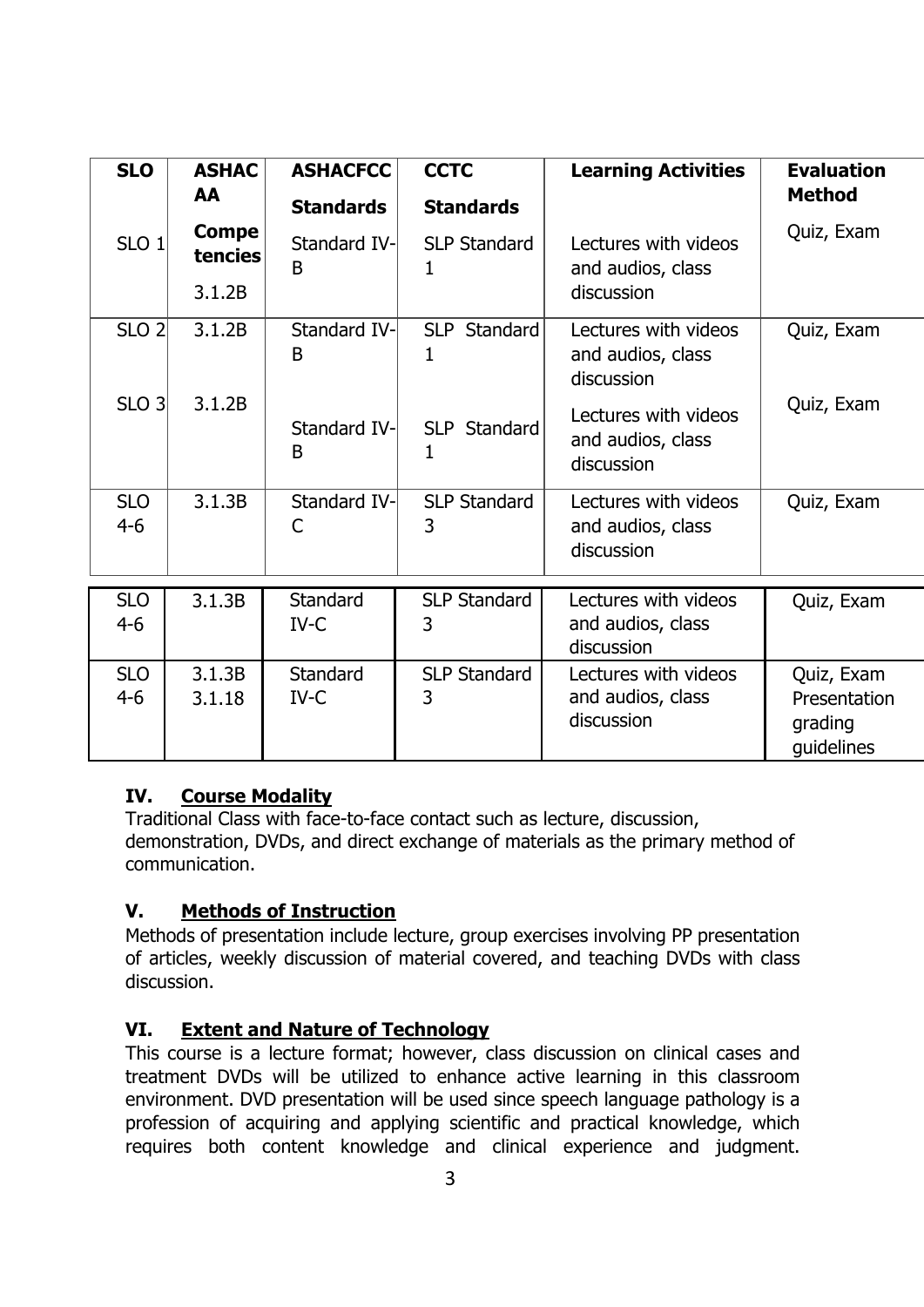Assessment and treatment DVDs will provide students an understanding of actual clinical work and an opportunity of connecting theory and knowledge to clinical practice. Students will also require accessing BeachBoard to obtain supplemental materials for the class and to discuss important and relevant issues outside of the classroom to facilitate learning. In addition, PowerPoint will be used along with traditional lectures to augment learning outcomes.

Turn off all electronic devices during class meeting times; this includes but not limited to cell phones and music players due to these devices are disruptive to all members of the class. Texting, answering cell phones, chatting online, or accessing email is certainly not acceptable during class. Computers may be used for note taking. Recording of the professor's lectures is allowed

## **VII. Text(s) and Other Required Materials**

#### **Duffy, J. Motor Speech Disorders, 4th edition, 2020**

- **A. Duffy Chapter Suggestions**: **Chapters 2, 12-14, 18-20 are not required** but you can read for your own information. **Read all other chapters, Go over Power Points (PP) corresponding to chapters (on Beach Board)**
- **B. Study the Duffy DVDs to understand the various motor speech disorders.**

#### **C. Overall Study suggestions**

PowerPoints (PP), practice quizzes and supplemental readings for PP group assignments will be posted on BeachBoard. Grading rubric for the assessment paper will be found at the end of the syllabus. Please note that this course will be covering a large quantity of information in a short amount of time. In class, discussions will cover a portion of some of the assignments but not in detail. We will be focused on DVDs and presentations to assist students with learning. Students will be expected to demonstrate mastery of course content. Please read all materials assigned and ask questions to clarify information not understood.

There will be class group presentations on Motor Speech Disorders. The articles to be presented will be posted on Beach Board. Students will be divided into groups 1-6, with 4 students in groups 1-5 and 2 students in groups 6. Grading rubric is at the end of the syllabus.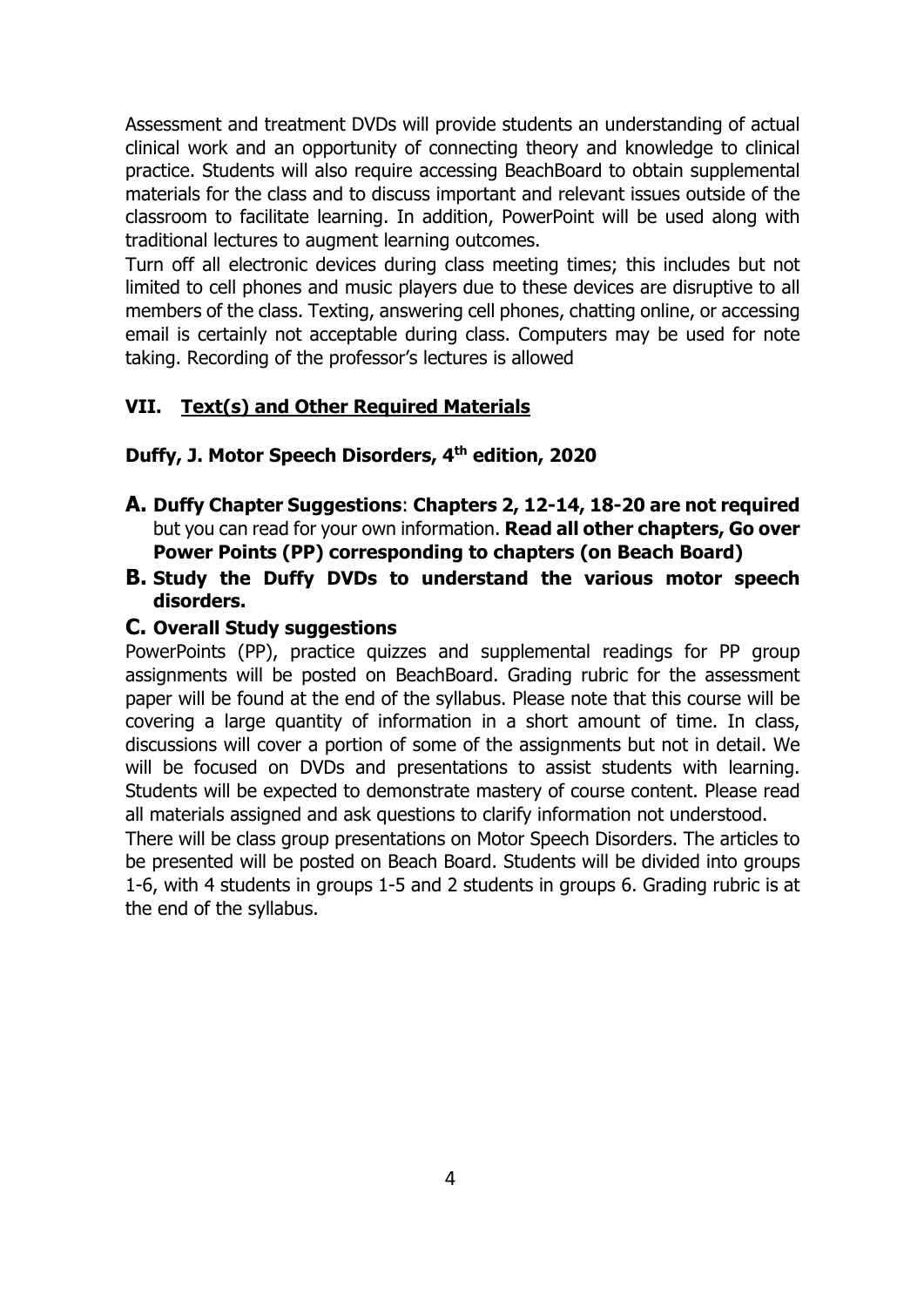## **VIII. Topics to be Covered**

| <b>Date</b>    | Topic(s)                                                                                                                                                                                                                                                                            | <b>Required</b><br><b>Reading</b><br><b>Assignments</b>                                               | Assignment/<br><b>Activity/Exam</b>                                                                                                                              |
|----------------|-------------------------------------------------------------------------------------------------------------------------------------------------------------------------------------------------------------------------------------------------------------------------------------|-------------------------------------------------------------------------------------------------------|------------------------------------------------------------------------------------------------------------------------------------------------------------------|
| Week 1<br>1/23 | Instructor Background with Motor<br>Speech Disorders (MSD)<br>Discuss syllabus, PPs, class<br>exams, select PP presentation<br>groups, and go over assessment<br>assignment.<br>Introduce Chapter PP which are on<br>BeachBoard<br>Introduce articles for group PP<br>presentations | MSD Ch.1,3<br>Get together<br>with your<br>groups to go<br>over dividing<br>up articles to<br>present | study Ch 1, 3<br>1. Defining,<br>Understanding,<br>and Categorizing<br>Motor Speech<br><b>Disorders</b><br>3. Examination of<br>Motor Speech<br><b>Disorders</b> |
| Week 2<br>1/30 | Continue with defining and<br>$\bullet$<br>categorizing Motor Speech Disorders,<br>neurological bases and pathologies<br>Introduction to flaccid and spastic<br>dysarthria                                                                                                          | Get together<br>with your<br>groups to go<br>over dividing<br>up articles to<br>present               | study Ch 1, 3<br>Group1<br>prepare<br>to present                                                                                                                 |
| Week 3<br>2/6  | Review of Ch. 1, 3<br>Introduction to Flaccid/Spastic<br>dysarthria<br>Group 1 to present                                                                                                                                                                                           | Duffy DVD<br>Questions<br>from $Ch. 1,3$                                                              | Group 2<br>prepare<br>to present<br>study Ch 4-5                                                                                                                 |
| Week 4<br>2/13 | Group 2 to present<br><b>Flaccid/Spastic dysarthria</b>                                                                                                                                                                                                                             | study Ch 1,<br>3 4-5 for<br>first exam                                                                | Group 3<br>prepare<br>to present                                                                                                                                 |

### **Assignment/Activity/Exam**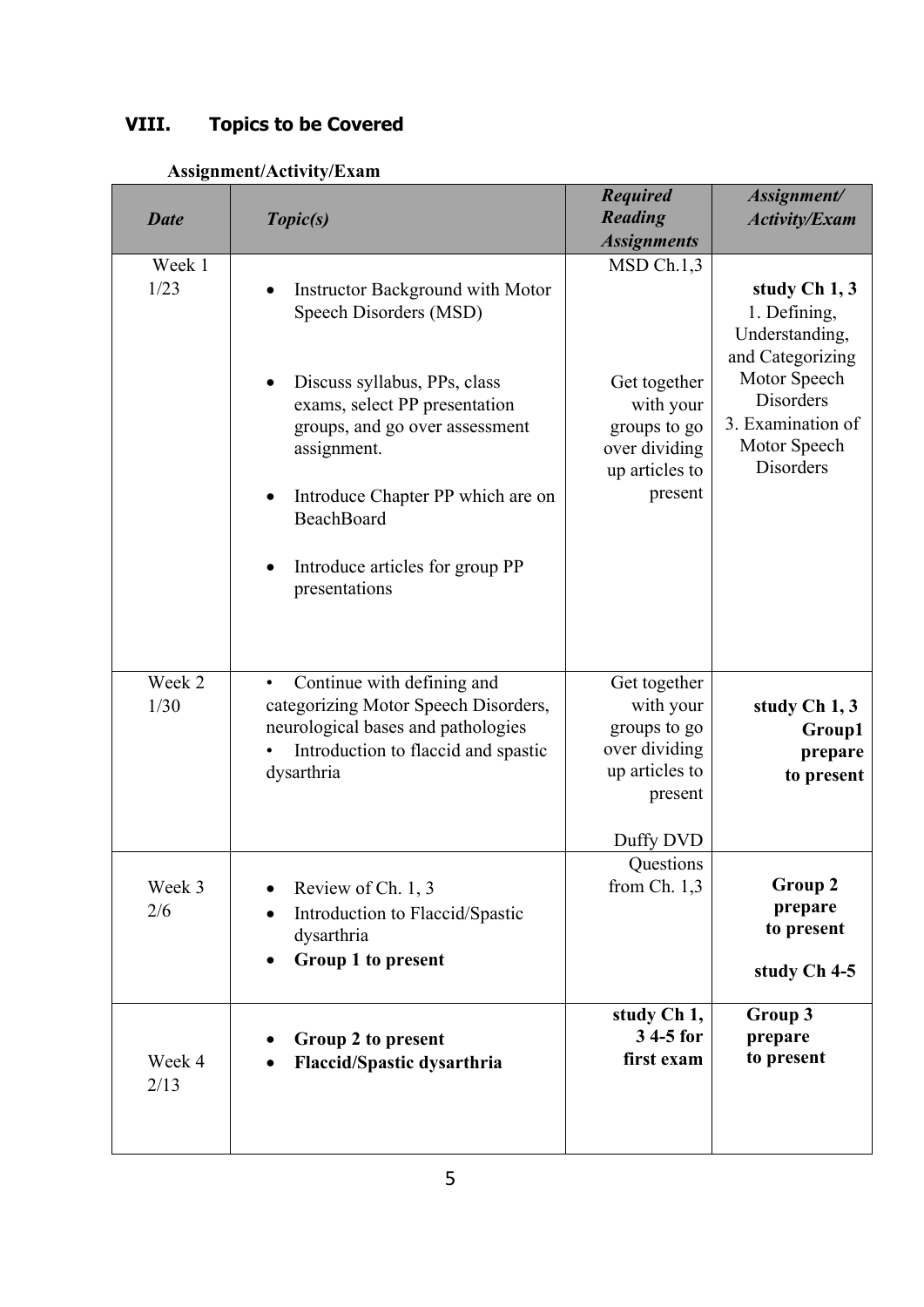| Week 5<br>2/20  | First exam on $Ch$ 1, 3, 4, 5<br>No class after exam                            | study Ch 6, 7                              | Group 3<br>prepare<br>to present<br>study Ch 6, 7   |
|-----------------|---------------------------------------------------------------------------------|--------------------------------------------|-----------------------------------------------------|
| Week 6<br>2/27  | <b>Presentation Group 3</b><br>$\bullet$<br><b>Introduction to Ataxia Ch. 6</b> | study Ch 6, 7                              | Group 4<br>prepare<br>to present                    |
| Week 7<br>3/5   | <b>Presentation Group 4</b><br>$\bullet$                                        |                                            | <b>Assessment</b><br>paper due<br>3/12              |
| Week 8<br>3/12  | <b>Presentation Group 5</b><br>$\bullet$                                        | study Ch 6,<br>7,8                         | Work on<br><b>Assessment</b><br>Paper               |
| Week 9<br>3/19  | <b>No Class, CSHA</b><br>$\bullet$                                              | study Ch $6, 7, 8$                         | Work on<br><b>Assessment</b><br>Paper               |
| Week 10<br>3/26 | • Assessment paper due in hard<br>copy                                          | study Ch 6,<br>7, 8, 11                    | <b>Prepare for</b><br>2ed exam<br>Ch. 6, 7, 8, 11   |
| Week 11<br>4/2  | <b>Spring Break</b>                                                             | study Ch 6,<br>7, 8, 11                    | Group 6<br>prepare to<br>present                    |
| Week 12<br>4/9  | • Second Exam on Ch. 6, 7, 8, 11<br>No class following the exam<br>$\bullet$    | Part 3 on<br>diagnosis<br>and<br>treatment | Group 6<br>prepare to<br>present                    |
| Week 13<br>4/16 | <b>Presentation Group 6</b><br><b>Introduction to treatment</b>                 |                                            |                                                     |
| Week 14<br>4/23 | Part 3 on Treatment<br>$\bullet$                                                |                                            |                                                     |
| Week 15<br>4/30 | <b>Part 3 on Treatment</b>                                                      |                                            |                                                     |
| Week 16<br>5/7  | <b>Review for Final Exam</b><br>$\bullet$                                       |                                            | <b>Review for</b><br>$\bullet$<br><b>Final Exam</b> |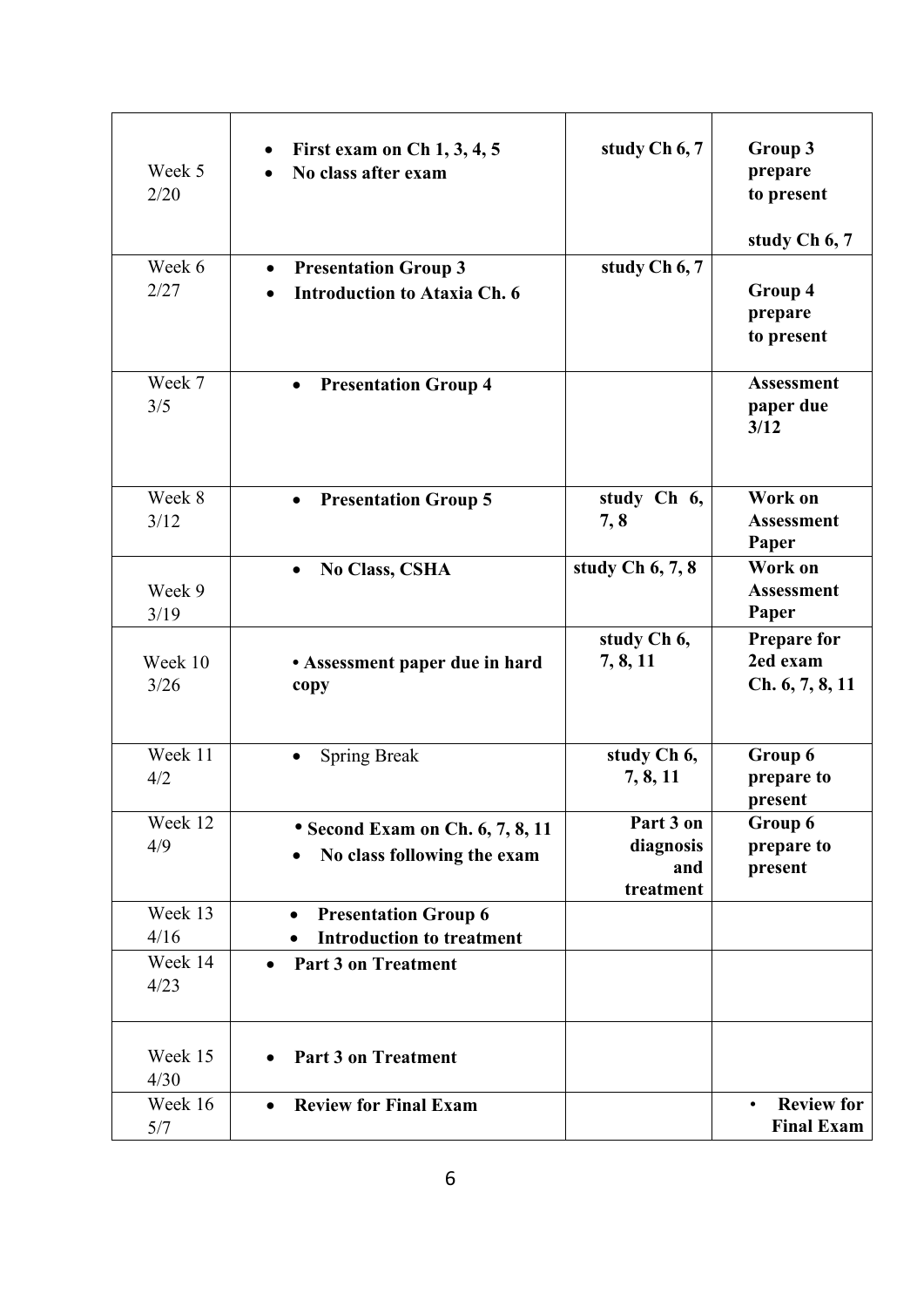| $\sim$<br>Week 1 | <b>Final Exam</b> |  |
|------------------|-------------------|--|
| 5/14             |                   |  |

### **IX Course Requirements (short description of the required assignment/exam/activity)**

### **X. Methods of Evaluation for Grading**

#### **A. Course Assessments**

| <b>Assessment Description</b>                                                               | <b>Student Learning</b><br><b>Outcome (SLO)</b> | <b>Points</b><br><b>Toward</b><br><b>Course Grade</b> |
|---------------------------------------------------------------------------------------------|-------------------------------------------------|-------------------------------------------------------|
| Exam/Quiz I                                                                                 | $SLO$ 1-3                                       | 70 15%                                                |
| Exam/Quiz II                                                                                | SLO 1-4                                         | 70 15%                                                |
| Exam III Final                                                                              | <b>SLO 1-6</b>                                  | 100 40%                                               |
| Case Study- Assessment<br>(3 page written case<br>assessment and<br>recommendation)         | SLO 1-3,6                                       | 15%<br>170                                            |
| <b>PP Oral Presentation</b><br>15-20 minute PP on<br>chapter/article on<br>stuttering/voice | <b>SLO 1-6</b>                                  | 50<br>15%                                             |

## **Clarification of the Grading and Expectations for the Assessment Paper (70 points)**

1. Follow the rubric at the end of the syllabus and use heading to clarify which portion of the rubric you are answering. The quality and accuracy of your response account for 70% of the total points (49 points).

2. Please use proper grammar, spelling, and complete sentences. This accounts for 10 % of the total points (7 points).

3. Please use quotation marks when appropriate in text citation including the page number for direct quotes. If you are citing the information from a secondary source, please use (as cited in XXXX) accordingly. In text citation must be used accordingly unless the information is originally developed by you. This accounts for 10% of the total points (7 points).

4. Please limit yourself to 3 pages, double spaced. Concise writing and writing clarity accounts for 10% of the total points (7 points)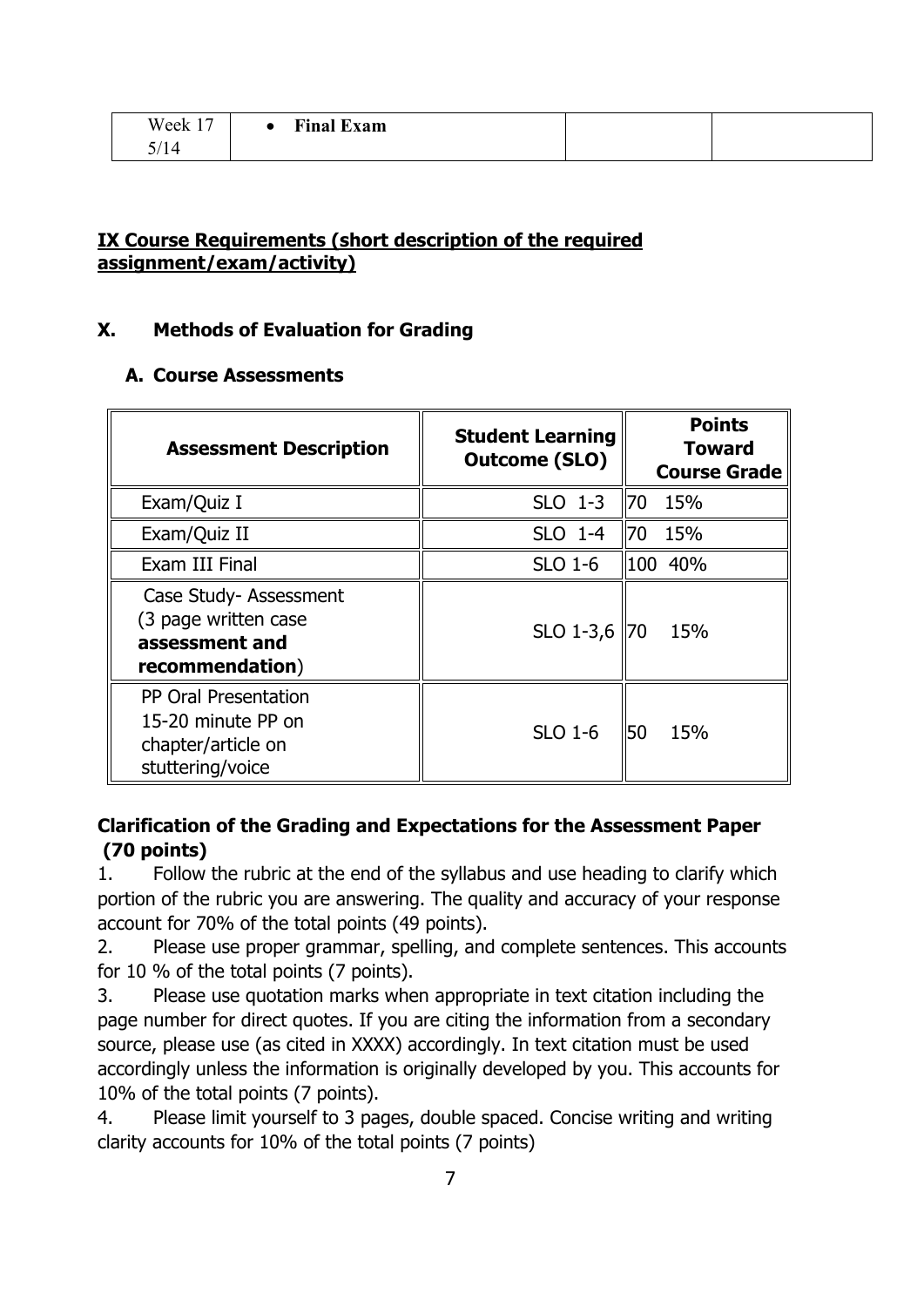#### **B.Course grades will be based on the following descriptive scale**

|                              |   | Grades are distributed as follows (total points for this course is 350 points): |
|------------------------------|---|---------------------------------------------------------------------------------|
| 90-100%                      |   | A Performance at the highest level showing<br>sustained                         |
| (315 points and<br>above)    |   | excellence.                                                                     |
| 80-89%                       | B | Performance at high level showing<br>consistent and                             |
| $(314 - 280 \text{ points})$ |   | effective achievement.                                                          |
| 70-79%                       |   | C Performance at an adequate level meeting<br>basic                             |
| (279-245 points)             |   | requirements.                                                                   |
| 60-69%                       |   | D Performance is less than adequate meeting<br>minimum                          |
| $(244 - 210 \text{ points})$ |   | course requirements.                                                            |
| Below 60%                    |   | <b>F</b> Performance in which minimal course<br>requirements                    |
| (Less than 210)<br>points)   |   | have not been met.                                                              |

The instructor reserves the right to adjust the above percentages (either up or down) or to utilize a curve distribution for grade assignment, in order to most accurately reflect student performance, consistent with the University's definitions for grade assignment, or discussed in University Course Catalog, under Genera/ Regulations and Procedures: Grades and Grading Procedures.

#### XI. Course Policies

#### A. Statement of Non-discrimination

California State University, Long Beach is committed to maintaining an inclusive learning community that values diversity and fosters mutual respect. All students have the right to participate fully in university programs and activities free from discrimination, harassment, sexual violence, and retaliation. Students who believe they have been subjected to discrimination, harassment, sexual violence, or retaliation on the basis of a protected status such as age, disability, gender, gender identity/expression, sexual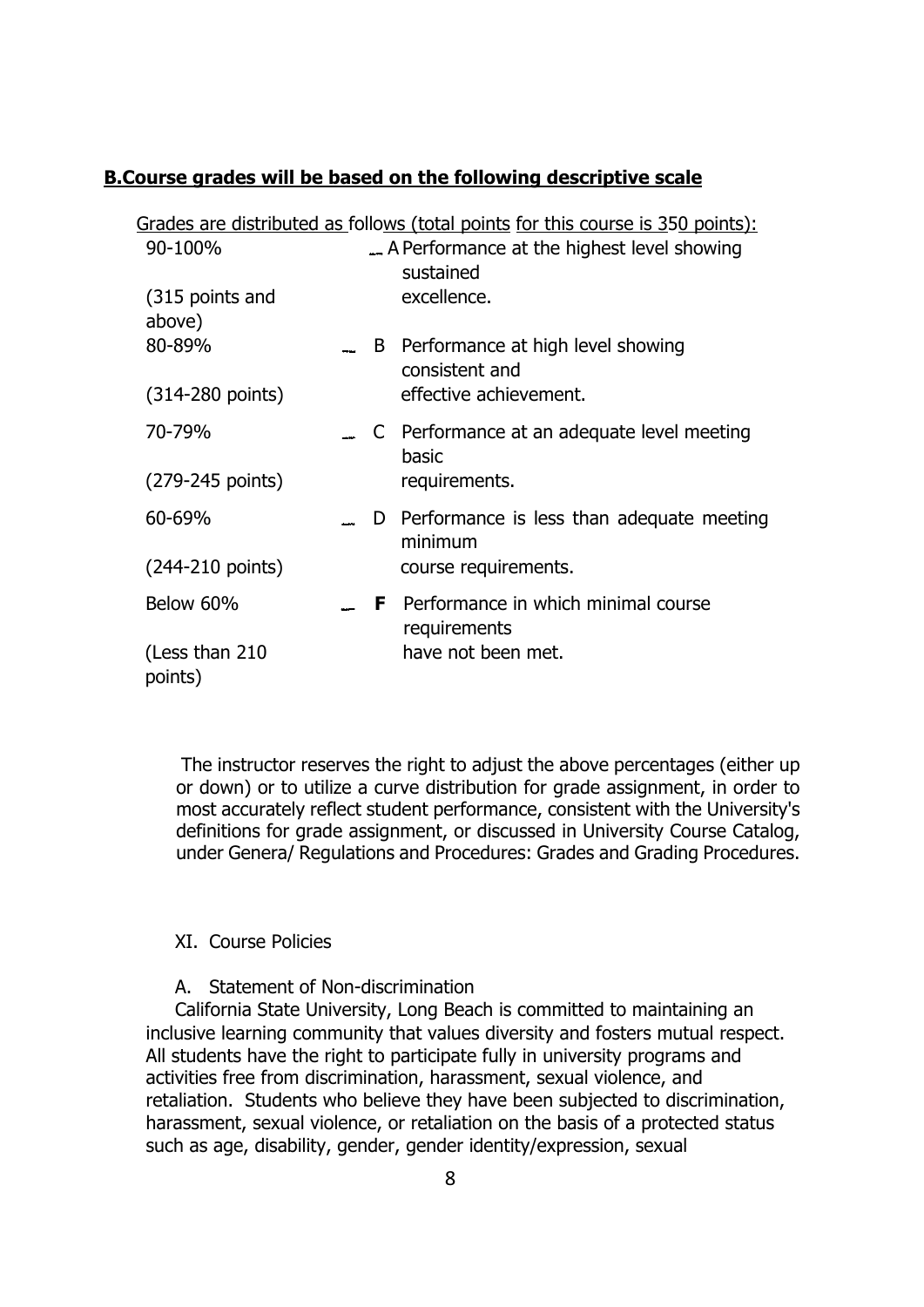orientation, race, color, ethnicity, religion, national origin, veteran/veteran status or any other status protected by law, should contact the Office of Equity & Diversity at (562) 985-8256, University Student Union (USU) Suite 301, http://www.csulb.edu/depts/oed/

#### B. Statement of Accessibility

It is the student's responsibility to notify the instructor in advance of the need for accommodation of a university verified disability (PS 11-07, Course Syllabi and Standard Course Outlines). Students needing special consideration for class format and schedule due to religious observance or military obligations must notify the instructor in advance of those needs. Students who need special consideration for class schedules due to military obligations must notify the instructor at least one week in advance. Students who need special consideration for established religious observances should be notify the instructor during the first week of instruction.

Students who require additional time or other accommodation for assignments must secure verification/assistance from the CSULB Bob Murphy Access Center (BMAC). BMAC offers a variety of support services such as retention services, case management, disability management, writing assistance and tutoring. You can make an appointment via the front desk at BMAC located at the Student Success Center, #110, or by phone at, 562-985- 5401 or via our new e-mail address BMAC@csulb.edu. The student is responsible for discussing his/her need with the instructor and for making appropriate arrangements. Please ask the instructor if you have any questions.

#### C. Cheating and Plagiarism

http://catalog.csulb.edu/content.php?catoid=3&navoid=147&hl=Cheating+a nd+Plagiarism+&returnto=search#cheating-and-plagiarism)

Definition of Plagiarism: Plagiarism is defined as the act of using the ideas or work of another person or persons as if they were one's own, without giving credit to the source. Such an act is not plagiarism if it is ascertained that the ideas were arrived at through independent reasoning or logic or where the thought or idea is common knowledge. Acknowledgement of an original author or source must be made through appropriate references, i.e., quotation marks, footnotes, or commentary. Examples of plagiarism include, but are not limited to, the following: the submission of a work, either in part or in whole, completed by another; failure to give credit for ideas, statements, facts, or conclusions that rightfully belong to another; in written work, failure to use quotation marks when quoting directly from another, whether it be a paragraph, a sentence, or even a part thereof; or close and lengthy paraphrasing of another's writing or programming. A student who is in doubt about the extent of acceptable paraphrasing should consult the instructor. Students are cautioned that, in conducting their research, they should prepare their notes by (a) either quoting material exactly (using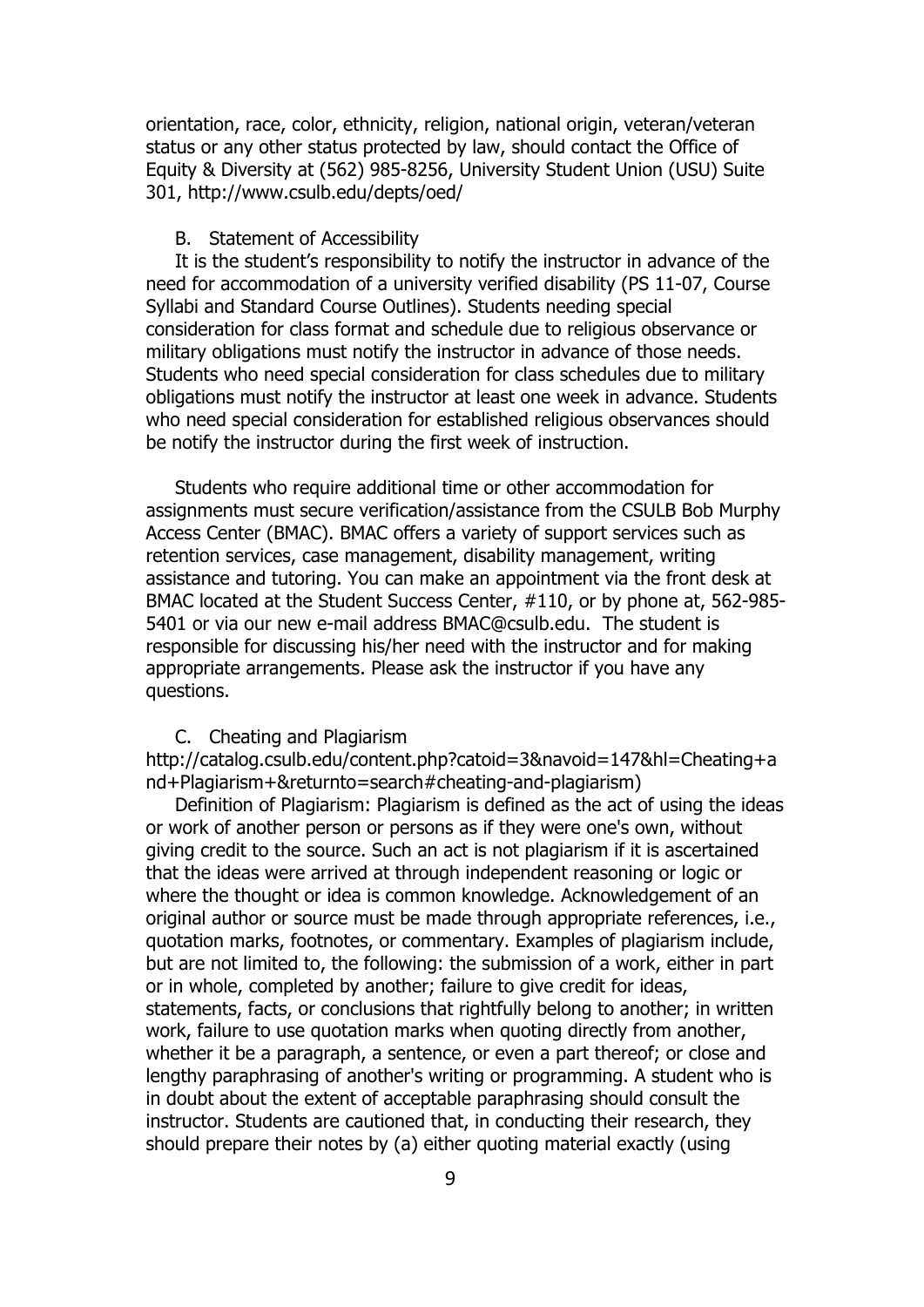quotation marks) at the time they take notes from a source or (b) departing completely from the language used in the source, putting the material into their own words. In this way, when the material is used in the paper or project, the student can avoid plagiarism resulting from verbatim use of notes. Both quoted and paraphrased materials must be given proper citations.

Definition of Cheating: Cheating is defined as the act of obtaining or attempting to obtain or aiding another to obtain academic credit for work by the use of any dishonest, deceptive or fraudulent means. Examples of cheating during an examination would include, but not be limited to the following: copying, either in part or in whole, from another test or examination; discussion of answers or ideas relating to the answers on an examination or test unless such discussion is specifically authorized by the instructor; giving or receiving copies of an exam without the permission of the instructor; using or displaying notes; using "cheat sheets," or other information or devices inappropriate to the prescribed test conditions, as when the test of competence includes a test of unassisted recall of information, skill, or procedure; allowing someone other than the officially enrolled student to represent the same. Also included are plagiarism as defined and altering or interfering with the grading procedures. It is often appropriate for students to study together or to work in teams on projects. However, such students should be careful to avoid use of unauthorized assistance and to avoid any implication of cheating, by such means as sitting apart from one another in examinations, presenting the work in a manner which clearly indicates the effort of each individual, or such other methods as are appropriate to the particular course.

Academic Action Options: One or more of the following academic actions are available to the faculty member who finds a student has been cheating or plagiarizing. These options may be taken by the faculty member to the extent that the faculty member considers the cheating or plagiarism to manifest the student's lack of scholarship or to reflect on the student's lack of academic performance in the course. These actions may be taken without a request for or before the receipt of a Report from the Academic Integrity Committee.

1. Review – No action

2. An oral reprimand with emphasis on counseling toward prevention of further occurrences

3. A requirement that the work be repeated

4. Assignment of a score of zero (0) for the specific demonstration of competence, resulting in the proportional reduction of final course grade

5. Assignment of a failing final grade

6. Referral to the Office of Judicial Affairs for possible probation, suspension, or expulsion.

D. Attendance Policy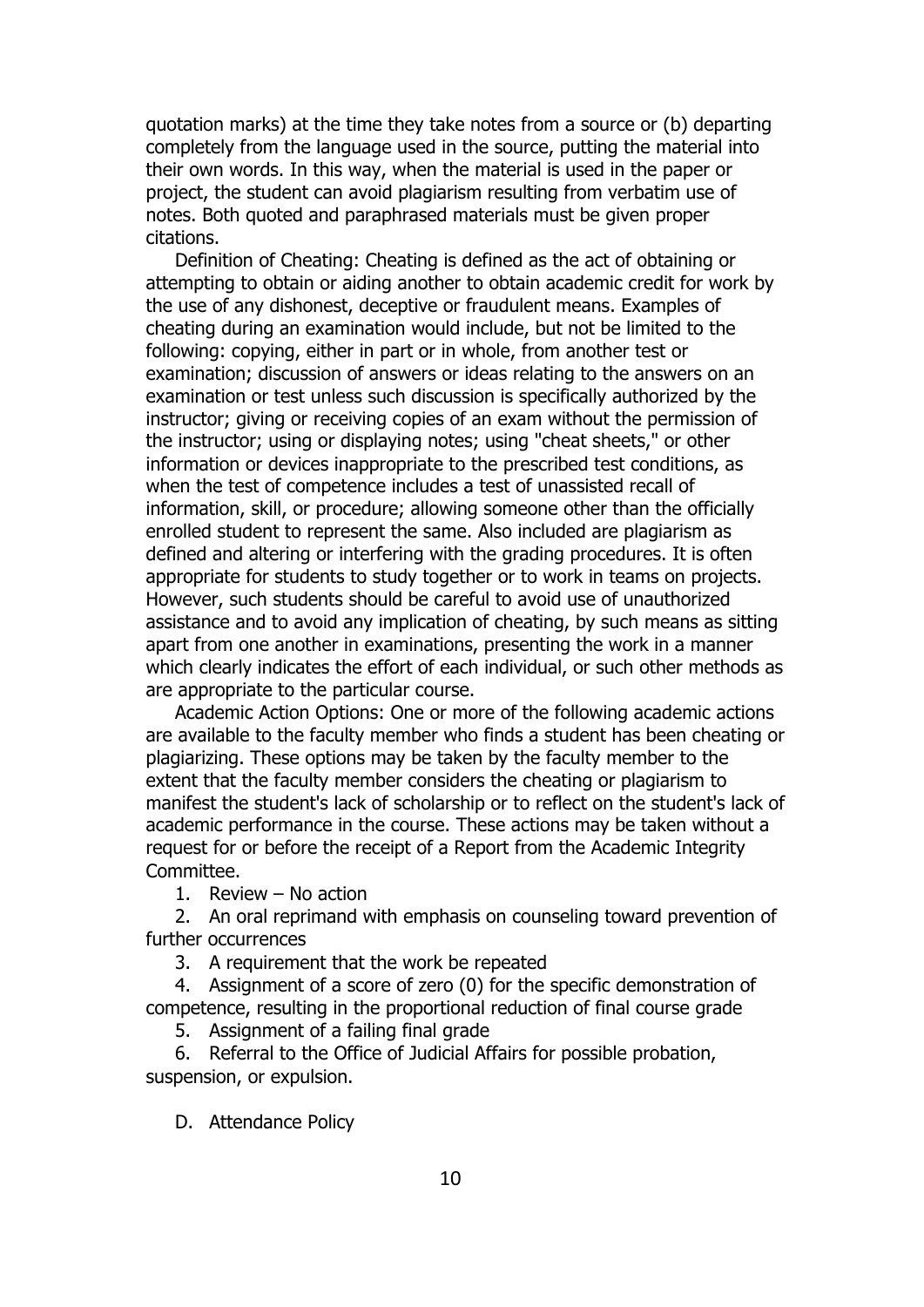http://catalog.csulb.edu/content.php?catoid=3&navoid=147#classattendance

Students may have a valid reason to miss a class. When any of the following reasons directly conflict with class meeting times, students are responsible for informing faculty members of the reason for the absence and for arranging to make up missed assignments, tests, quizzes, and class work insofar as this is possible. Excused absences include, but are not limited to:

1. Illness, injury to the student, or medical conditions, including those related to pregnancy

2. Death, injury, or serious illness of an immediate family member. An immediate family member is defined as a close relative, or a person residing in the immediate household of the student.

3. Religious reasons (California Education Code section 89320)

4. Jury duty, military service, or other government obligation

5. University sanctioned or approved activities (examples include but are not limited to artistic performances, participation in scholarly conferences and presentations, intercollegiate athletic activities, student government, required class field trips, etc.)

Faculty members are not obligated to consider other absences as excused. The earliest possible notification is preferred for all excused absences. Advance notification (minimally one week in advance) is required and verification may be requested for the following absences: Jury duty, military service, or other government obligation; religious reasons; universitysanctioned or approved activities.

E. Withdrawal Policy

Regulations governing the refund of student fees in the California State University system are prescribed by the CSU Board of Trustees; see California Code of Regulations, Title 5, Education, Section 41802.

(http://catalog.csulb.edu/content.php?catoid=3&navoid=147#cancellationof-registration-or-withdrawal-from-csulb)

1. Withdrawal during the first two weeks of instruction: Students may withdraw during this period and the course will not appear on their permanent records.

2. Withdrawal after the second week of instruction and prior to the final three weeks of the regular semester (20% of a non-standard session) of instruction: Withdrawals during this period are permissible only for serious and compelling reasons. The approval signatures of the instructor and school director are required. The request and approvals shall state the reasons for the withdrawal. Students should be aware that the definition of "serious and compelling reasons" as applied by faculty and administrators may become narrower as the semester progresses. Copies of such approvals are kept on file by Enrollment Services.

3. Withdrawal during the final three weeks of instruction: Withdrawal during the final three weeks of instruction is not permitted except in cases such as accident or serious illness where the circumstances causing the withdrawal are clearly beyond the student's control and the assignment of an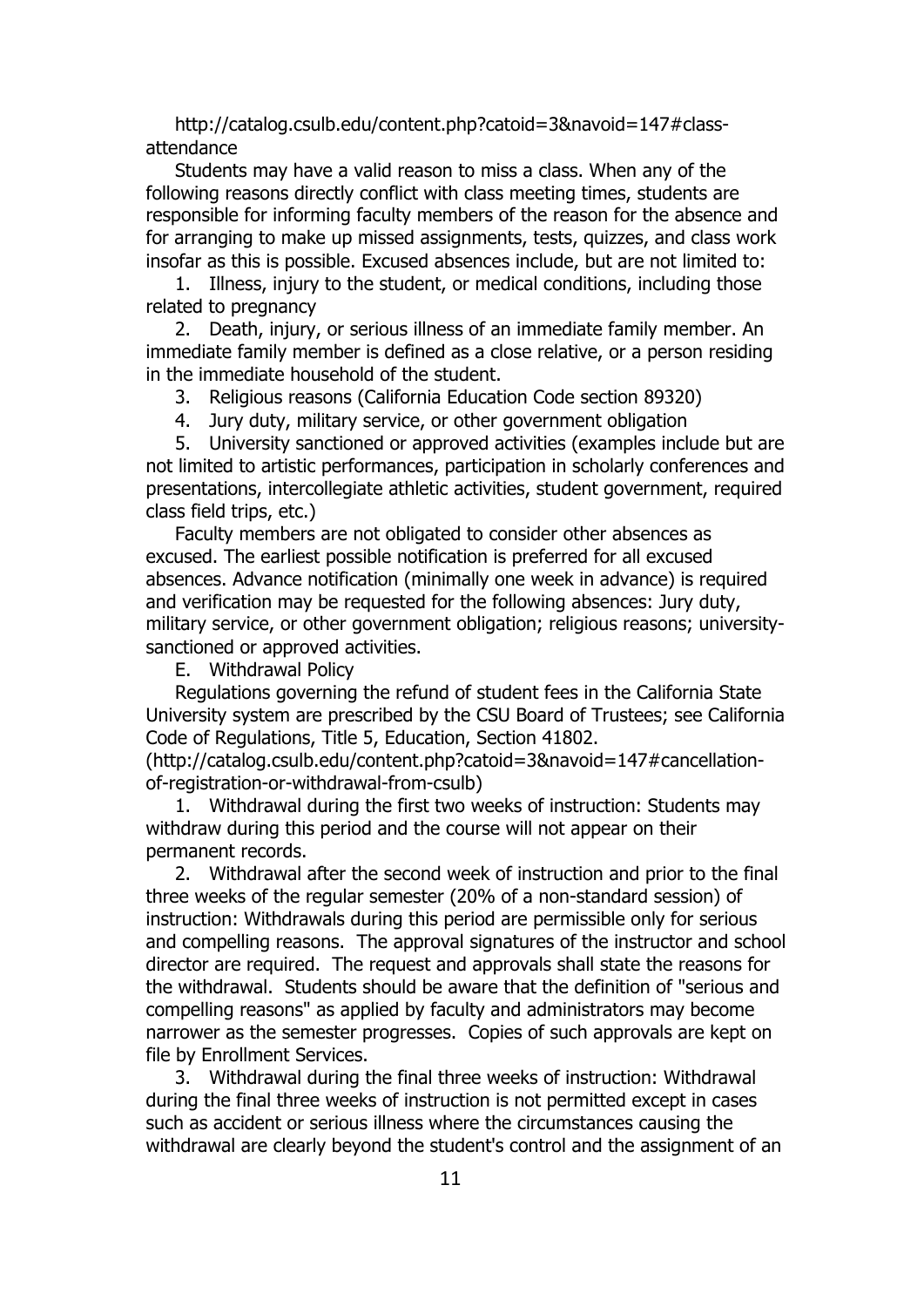Incomplete is not practical. Ordinarily, withdrawal in this category will involve total withdrawal from the campus except that a Credit/No Credit grade or an Incomplete may be assigned for other courses in which sufficient work has been completed to permit an evaluation to be made. Request for permission to withdraw under these circumstances must be made in writing on forms available from Enrollment Services. The requests and approvals shall state the reasons for the withdrawal. These requests must be approved by the instructor of record, school director (or designee), college dean (or designee), and the academic administrator appointed by the president to act in such matters. Copies of such approvals are kept on file by Enrollment Services.

4. Limits on Withdrawal: No undergraduate student may withdraw from more than a total of 18 units. This restriction extends throughout the entire undergraduate enrollment of a student at CSULB for a single graduation, including special sessions, enrollment by extension, and re-enrolling after separation from the University for any reason. The following exceptions apply:

a) Withdrawals prior to the end of the second week of a semester (13%) of instruction at CSULB,

- b) Withdrawals in terms prior to fall 2009 at CSULB,
- c) Withdrawals at institutions other than CSULB, and

d) Withdrawals at CSULB for exceptional circumstances such as serious illness or accident (the permanent academic record will show these as a WE to indicate the basis for withdrawal).

5. Medical Withdrawal: CSULB may allow a student to withdraw without academic penalty from classes if the following criteria are met:

a) A completed Medical Withdrawal Form, including any required documentation, is submitted to Enrollment Services before the end of the semester, and

b) The student presents evidence to demonstrate that a severe medical or debilitating psychological condition prevented the student from attending and/or doing the required work of the courses to the extent that it was impossible to complete the courses.

#### F. Campus Behavior

1. CSULB Statement on Civility and acts of Violence: "California State University, Long Beach, takes pride in its tradition of maintaining a civil and non-violent learning, working, and social environment. Civility and mutual respect toward all members of the University community are intrinsic to the establishment of excellence in teaching and learning. They also contribute to the maintenance of a safe and productive workplace and overall healthy campus climate. The University espouses and practices zero tolerance for violence against any member of the University community (i.e., students, faculty, staff, administrators, and visitors). Violence and threats of violence not only disrupt the campus environment, they also negatively impact the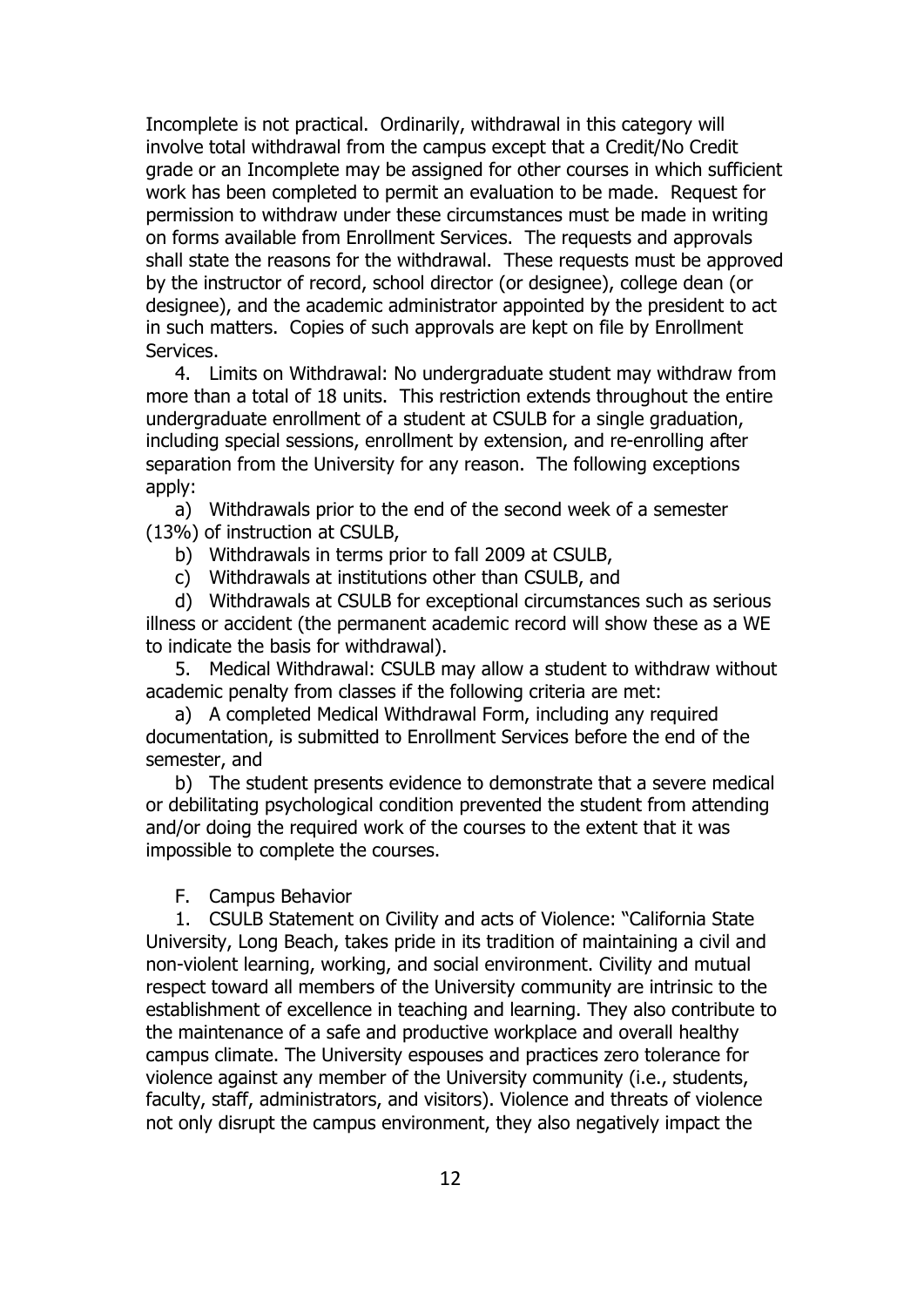University's ability to foster open dialogue and a free exchange of ideas among all campus constituencies"

To fulfill this policy, the University strives: 1) to prevent violence from occurring; and 2) to enforce local, state, and federal laws, as well as University regulations, regarding such conduct. The University also has established procedures for resolving and/or adjudicating circumstances involving violence, as well as threats of violence. A threat of violence is an expression of intention that implies impending physical injury, abuse, or damage to an individual or his/her belongings. All allegations of such incidents (i.e., acts and threats) will be aggressively investigated. Allegations that are sustained may result in disciplinary action up to and including dismissal from employment, expulsion from the University, and/or civil and criminal prosecution.

Members of the campus community are encouraged to promptly report any acts of violence, threats of violence, or other behavior which by intent, act, or outcome harm themselves or others. (Approved October 1997) (CSULB Catalog).

2. Preferred Gender Pronoun- This course affirms people of all gender expressions and gender identities. If you prefer to be called a different name than what is on the class roster, please let me know. Feel free to correct me on your preferred gender pronoun. You may also change your name for BeachBoard and MyCSULB without a legal name change. To submit a request, go to MyCSULB/Personal Information/Names. If you have any questions or concerns, please do not hesitate to contact your instructor.

3. Classroom Expectations- All students of the California State University system must adhere to the Student Conduct Code as stated in Section 41301 of the Title 5 of the California Code of Regulations, as well as all campus rules, regulations, codes and policies. Students, as emerging professionals, are expected to maintain courtesy, respect for difference, and respect for the rights of others.

4. Unprofessional and Disruptive Behavior- It is important to foster a climate of civility in the classroom, where all are treated with dignity and respect. Therefore, students engaging in disruptive or disrespectful behavior in class will be counseled about this behavior. If the disruptive or disrespectful behavior continues, additional disciplinary actions may be taken.

**Power Point Presentations**: During the first class, students will divide into 6 groups. The members of each group (1-6) will be presenting on specific literature beginning with week 3 (2/6). There will be literature assigned for presentation on Beachboard. Each student will present one article which will take 15-20 minutes. These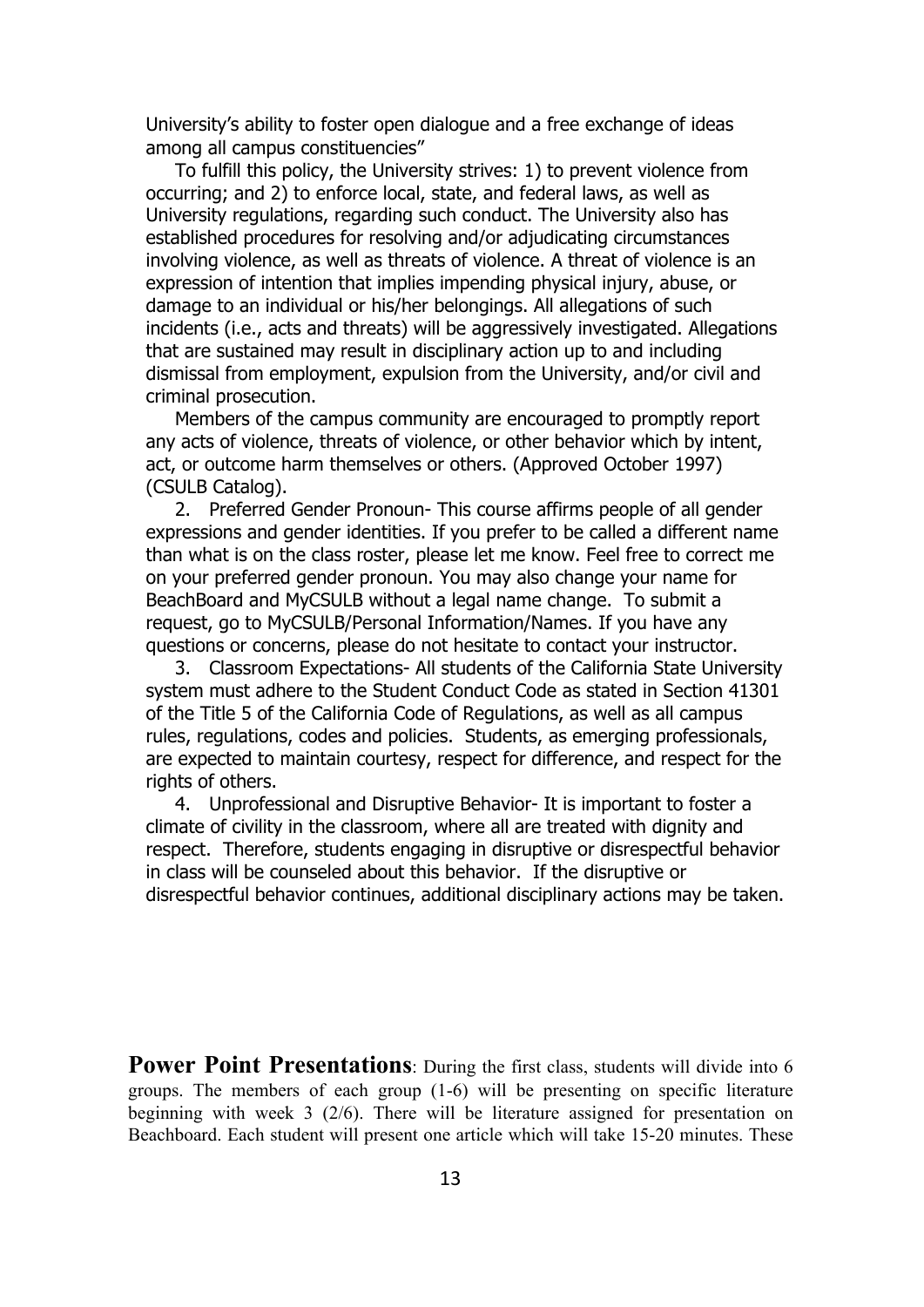articles will be presented in a Power Point format on specific dates depending on when your group is assigned. Students in each group will determine the order of presentation. Students should link the articles in their groups as well as have the class ask questions for discussion the last 3-4 minutes of each presentation.

Each student should focus on the clinical applicability of their article. A few words on the purpose and methods of the article/chapter will suffice, but the emphasis should be on what the material teaches you as a student clinician. Remember linking the articles in your group is important, a few statements will do, but you can be inventive on how you approach the linking. Please know your material well enough to not need to read every word of your PowerPoints.

## **CD 666: Group Presentation Grading**

| Group:                   |  |
|--------------------------|--|
| Name                     |  |
| <b>Article Presented</b> |  |
| Possible points 50       |  |
| Total points             |  |

Demonstrated knowledge of subject: 10 points

PP readable without excessive material per slide: 10 points

Did not need to read/depend on notes or PP: 10 points

Clinical message: 10 points

Involved class participation in answering questions: 10 points

Comments: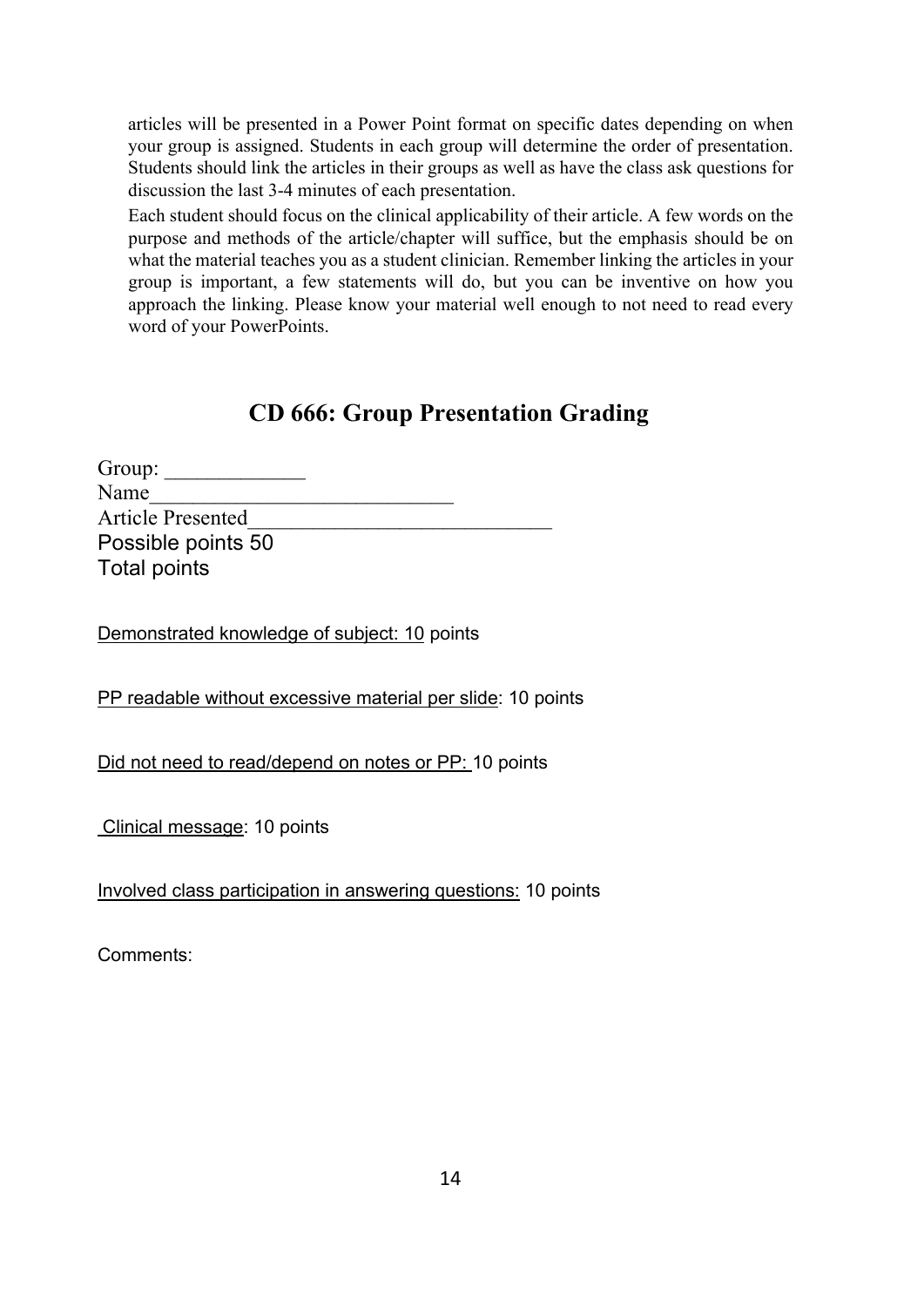## **ASSESSMENT PLAN, TOTAL POINTS 70 (Duffy Ch. 15 pg. 343 will assist you with differential diagnosis and assessment)**

**Your assessment plan is due on 3/12 in class, hard copy to Dr. McMicken.** 

## **SELECT ONE OF THE CLIENTS BELOW, KEEPING IN MIND THAT YOU WILL NEED TO USE THIS CASE WHEN WRITING THE TREATMENT PAPER.**

**Jane is 48 years old, married, has no children and was employed as a physical therapist. She was hit by a car while jogging and sustained a closed TBI. Her left arm and leg were weak, she had a full (L) facial droop and internal injuries were extensive. She had been hospitalized for 3 weeks and then discharged home, in an assisted ambulatory state with continuing weakness with her arm and leg, as well as sometimes chokes on thin liquids during her meals. Her husband describes Jane as having a speech problem along with a soft voice. He also said she seems to be out of breath when talking. Jane reports her only problems are pronouncing words once in a while and not being cleared by her doctor to jog. "If I could just get back into shape, everything would be OK. I know I can go back to work right away." You are an outpatient SLP who needs to evaluate her** 

**communication status in order to create a treatment plan. How will you proceed with Jane's assessment?**

**Bill is a 64-year-old male, who appeared to have sustained an undiagnosed stroke 4 weeks ago. In the medical chart, the nurses reported that at first he could not speak at all, and was very tired. Recently, the nurse noted that Bill appeared to be frustrated when he spoke, which was in single words, one at a time, and his speech was quite slurred. Also, there was a note from occupational therapy that Bill had difficulty feeding himself as he seemed uncoordinated. There appeared to be no upper or**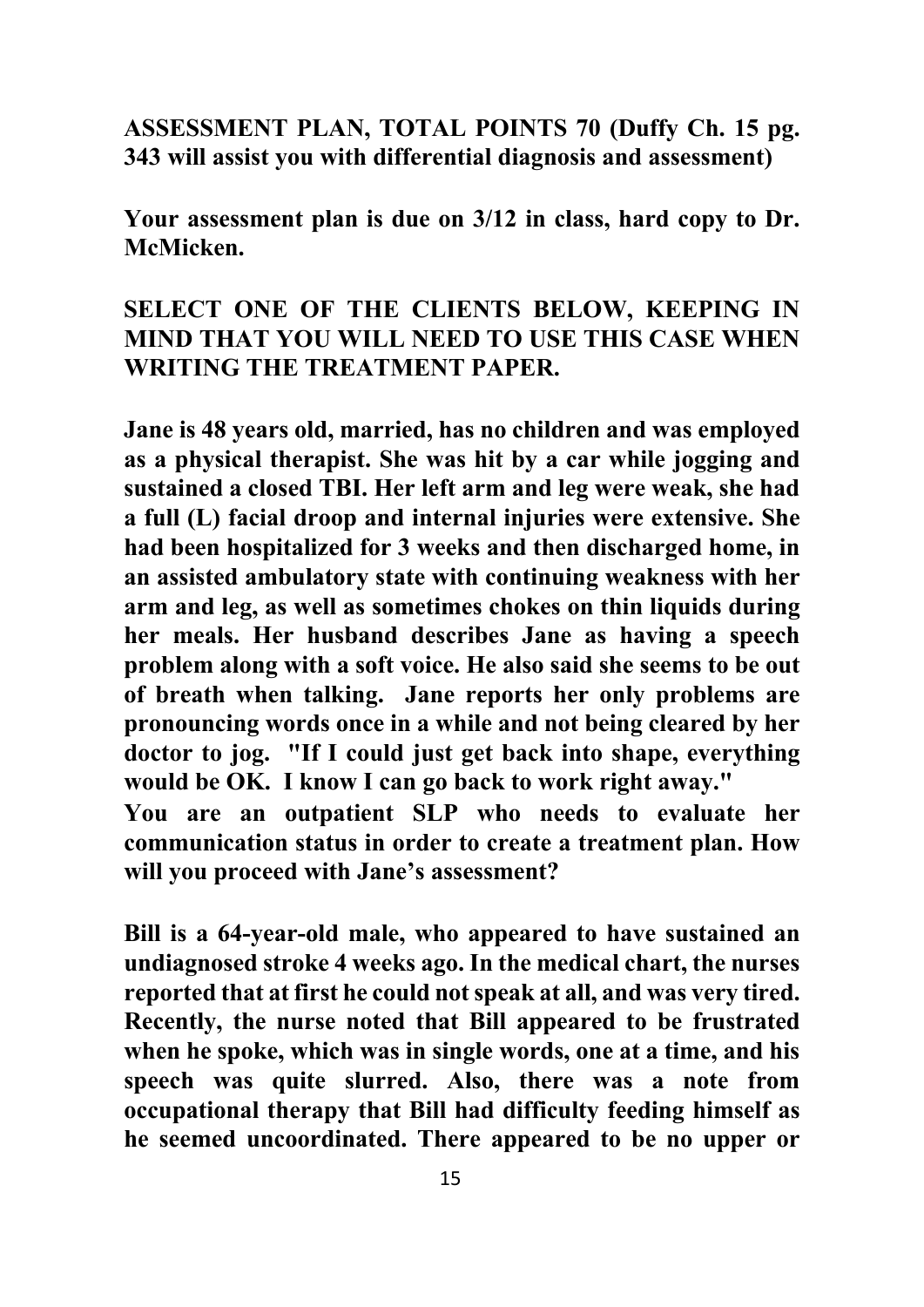**lower extremity weakness but he did exhibit an intention tremor. He had also been noted to have poor balance by PT. Bill remains in the hospital for now and you need to complete an assessment of his current communication skills. You are an inpatient SLP who needs to evaluate Bill's communication status in order to create a treatment plan. How will you proceed with Bill's assessment?**

**You certainly can "make up" other characteristics or problems as long as they fit into the type of dysarthria you feel the client is demonstrating.**

**Please organize your plan using the grading rubric structure below. For example, start by describing impairment as best you understand it, then the assessment tools you will utilize (plan for assessment) and subsequent information requested, followed by the results of your assessment.**

**Clarification of the Grading and Expectations for the Assessment Paper** 

**(70 points)**

**1. Follow the rubric below and use heading to clarify which portion of the rubric you are answering. The quality and accuracy of your response account for 70% of the total points (49 points).**

**2. Please use proper grammar, spelling, and complete sentences. This accounts for 10 % of the total points (7 points).** 

**3. Please use quotation marks when appropriate in text citation including the page number for direct quotes. If you are citing the information from a secondary source, please use (as cited in XXXX) accordingly. In text citation must be used accordingly unless the information is originally developed by you. This accounts for 10% of the total points (7 points).** 

**4. Please limit yourself to 3 pages, double spaced. Concise writing and writing clarity accounts for 10% of the total points (7 points)**